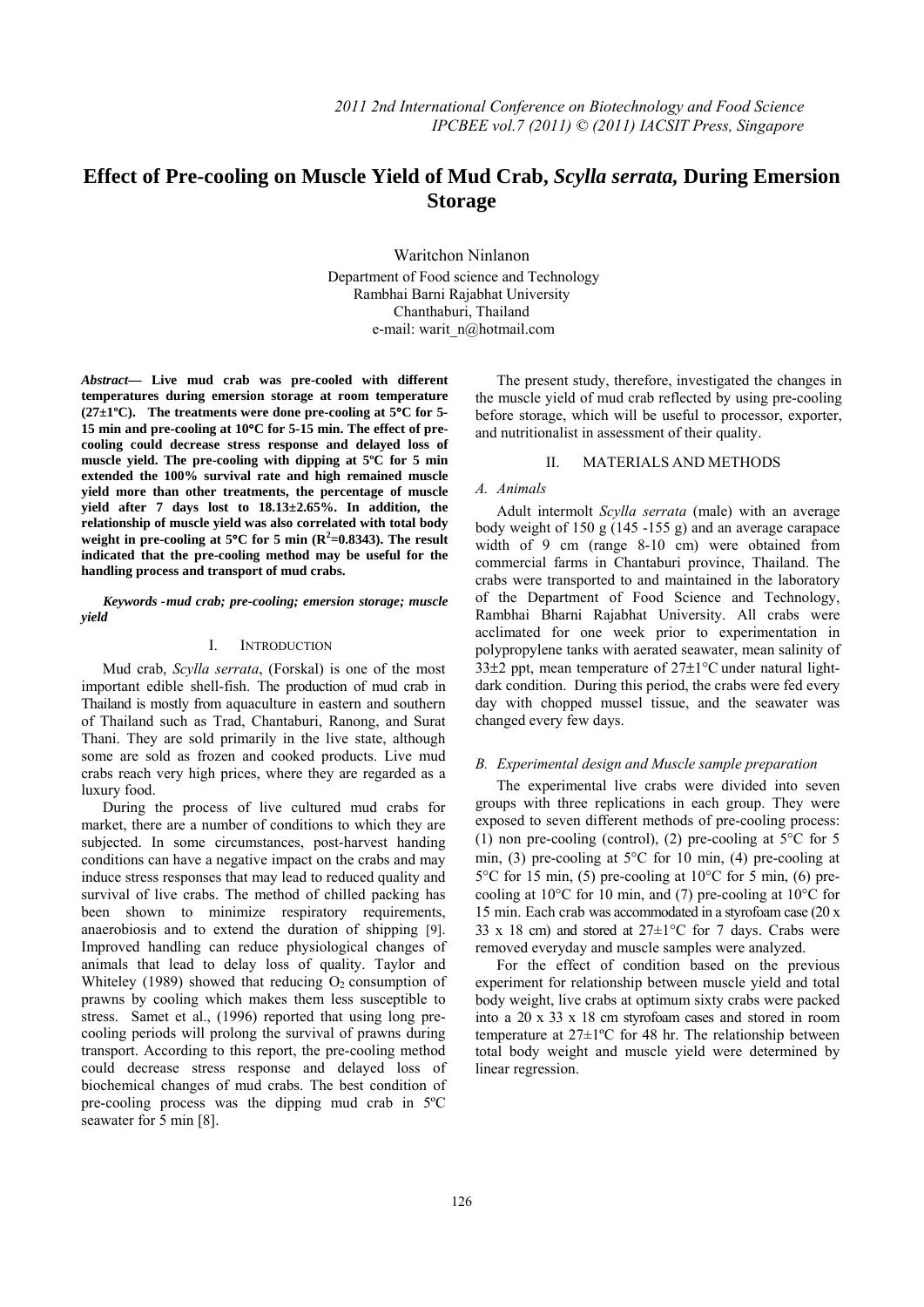#### *C. Analyses*

Before cooking, the total body weight of crab were recorded. Crab was placed in a freezer at -10°C for 1 hr and then was cooked with stream at 100°C for 8 min. All muscles were separated from the exoskeleton and weighed. The muscle yield was calculated according to Chiou and Huang (2003) as follows:

Musicle yield 
$$
(*) =
$$

\n(total body weight)

\nMusicle loss  $(*) =$ 

\n(total body weight)

\n(initial weight of muscle yield)

\nx 100%

\n(initial weight of muscle yield)

Statistical analysis was performed using the Analysis of Variance (ANOVA) followed by Duncan's Multiple Range Test ( $p < 0.05$ )

#### III. RESULTS AND DISCUSSION

The effects of pre-cooling temperature and holding duration of time resulted in a decrease of muscle yield. At all treatments, the muscle yield lost as the duration of emersion storage and pre-cooling temperature were increased. At 5ºC of pre-cooling, the loss of muscle yield was less than at 10ºC of pre-cooling and non pre-cooling, which that longer pre-cooling periods resulted in loss of muscle yield higher than short duration of holding at low temperature (Table 1). The greatest loss of muscle yield was occurred in mud crabs at non pre-cooling treatment to  $30.11 \pm 2.53\%$  on the seventh days storage, which a level significantly difference from pre-cooling 5ºC 5 min and precooling 10ºC 5 min with averaged 18.13±2.65 and 26.31±2.01% on 7 days storage, respectively. However, precooling at 5ºC for 10-15 min and pre-cooling at 10ºC for 15 min, death of crabs also found approximately 100% on 3 days storage. Where as at pre-cooling 10ºC for 10 min, crab died approximately 100% on 4 days storage.

The correlation between muscle yield and total body weight was shown in Fig. 1. A significant positive correlation between muscle yield and total body weight was found in pre-cooling with 5ºC for 5 min and 10ºC for 5 min  $(R^2=0.8343$  and  $R^2=0.7851$ , and control storage  $(R^2=0.5258)$ , respectively. Whereas pre-cooling with  $5^{\circ}$ C for 10-15 min and 10ºC for 10-15 min, the proportion of muscle yield and total body weight showed weak correlation

with  $R^2=6906$ ,  $R^2=0.6384$ ,  $R^2=0.5258$  and  $R^2=3643$ , respectively.

Loss of muscle yield may result from high metabolic rate of crabs during emersion storage and reactions that lead to chemical changes of proteins and lead to an increase in drip loss [6]; [7], glycogen loss and lactate accumulation. It has been reported that body weight losses of prawns occurred after 18 hr of air exposure; and the prawns died when there was approximately 16% loss of the initial body weight. Samet et al., (1996) described that may result from a reduction of haemolymph volume as well as a slight decrease of the muscular water content. The increase in the viscosity of the haemolymph may cause problems on circulation and oxygen delivery which result in death. Similar results have been reported by Samet et al., (1996) which found that using long pre-cooling periods will prolong the survival of prawns during transport. Morris and Oliver (1999) who measured lactate concentration in muscle of lobster, *J. edwardsii.* Before chilling, the lactate concentration was 3.9 mmol/kg. In non-chilled and chilled lobster (lobster was dipped in 5°C seawater for 2 min before packaged), the concentration had increased to 9.76 mmol/kg and decreased to 0.90 mmol/kg after 10 hr emersion storage, respectively. Thus, this result indicated that the pre-cooling process could reduce accumulation of lactate and glycogen during emersion period by reducing  $O_2$  demand and thereby delaying the onset of anaerobiosis. Moreover, The difference in yield loss may result from the unacceptably high metabolic rate of the crabs when they are directly transferred to different temperature from the optimum temperature. The elevated metabolic rate will probably lead to depletion of tissue glycogen concentration [5] and a move premature exhaustion of tissues. Paterson, Goodrick, and Grauf (1993), who suggested that the beneficial effect of cooling in the reduced activity of the animals during packaging and in the reduced metabolic rate during live transport. Paterson (1993) indicated that the main effects of chilling procedure was related to the temperature-induced anaesthesia which allowed the animals to be handled without signs of stress. However, the result of pre-cooling with 5<sup>o</sup>C for 5 min was positive relationship more than those of other storage. Thus, a linear regression model can be utilized to determine the muscle yield of live mud crab, especially a linear regression model of fresh mud crab at initial storage.

TABLE 1 PERCENTAGES LOSS OF MUSCLE YIELD (MEANS ± SD) OF MUD CRAB DURING EMERSION STORAGE AT ROOM TEMPERATURE (27±1°C)

| <b>Process</b>                | Storage time (days) |                  |                     |                           |                      |                          |                        |                      |
|-------------------------------|---------------------|------------------|---------------------|---------------------------|----------------------|--------------------------|------------------------|----------------------|
|                               | v                   |                  |                     |                           |                      |                          |                        |                      |
| Non pre-cooling               | 0.00                | $4.20 \pm 2.31$  | $a$ 8.18 $\pm$ 3.06 | $a_{10.54\pm3.45}$        | $415.67 \pm 2.45$    | $a_{20.12\pm3.67}$       | $26.87 \pm 2.78$       | $a$ 30.11 $\pm$ 2.53 |
| Pre-cooling 5°C               |                     |                  |                     |                           |                      |                          |                        |                      |
| 5 min                         | 0.00                | $b2.11\pm3.10$   | $-4.30 \pm 2.59$    | $\degree$ 6.54 $\pm$ 3.51 | $b_{10}86\pm2.74$    | $b_{12}59\pm330$         | $b$ 13 74 $\pm$ 2 42   | $b$ 18.13 $\pm$ 2.65 |
| $10 \text{ min}$              | 0.00                | $b2.13 \pm 3.05$ | $b$ 4.51 $\pm$ 2.31 |                           |                      |                          |                        | ۰                    |
| $15 \text{ min}$              | 0.00                | $b2.20 \pm 2.76$ | $b$ 4.59 $\pm$ 3.11 |                           |                      |                          |                        |                      |
| Pre-cooling 10°C              |                     |                  |                     |                           |                      |                          |                        |                      |
| 5 min                         | 0.00                | $b2.21 \pm 2.43$ | $b$ 4.55 $\pm$ 2.10 | $b7.08 \pm 2.67$          | $b$ 11 20 $\pm$ 3 26 | $b$ 15.11±2.69           | $^{\circ}20.23\pm3.01$ | $26.31 \pm 2.01$     |
| $10 \text{ min}$              | 0.00                | $b2.25 \pm 3.11$ | $b$ 4 60 $\pm$ 2 42 | $b7.12\pm3.10$            |                      | $\overline{\phantom{0}}$ |                        |                      |
| $15 \text{ min}$<br>$20 - 12$ | 0.00                | $b2.26 \pm 2.50$ | $b$ 4.63 $\pm$ 2.02 |                           |                      | $\overline{\phantom{a}}$ |                        |                      |

ent letters in the same column indicate significant differences ( $p$  < 0.05)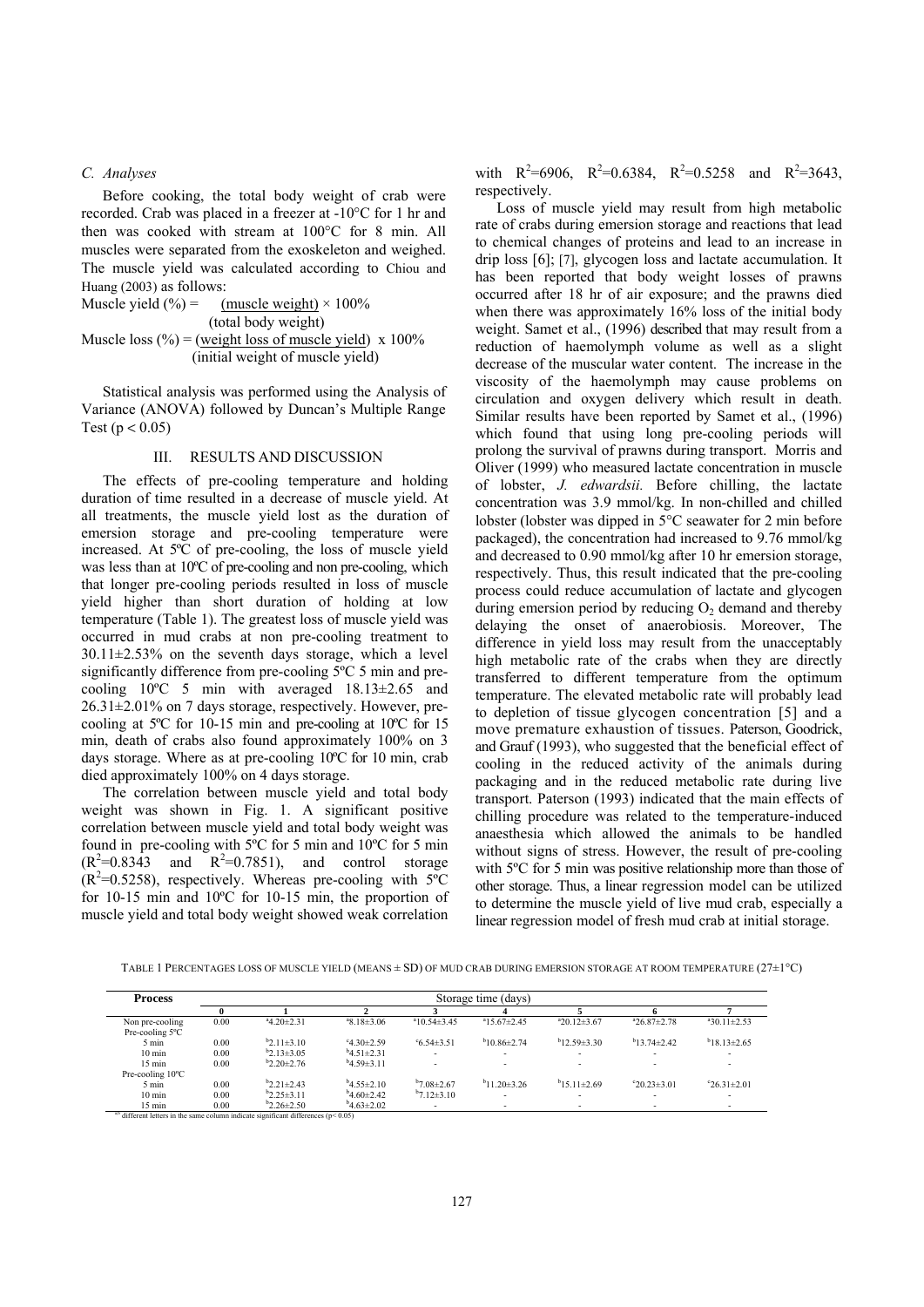

Figure 1 The relationship between muscle yield and total body weight of mud crab

(a) pre-cooling at  $5^{\circ}$ C for 5 min, (b) pre-cooling at  $5^{\circ}$ C for 10 min, (c) pre-cooling at  $5^{\circ}$ C for 15 min, (d) pre-cooling at  $10^{\circ}$ C for 5 min, (e) pre-cooling at 10°C for 10 min, and (f) pre-cooling at 10°C for 15 min.